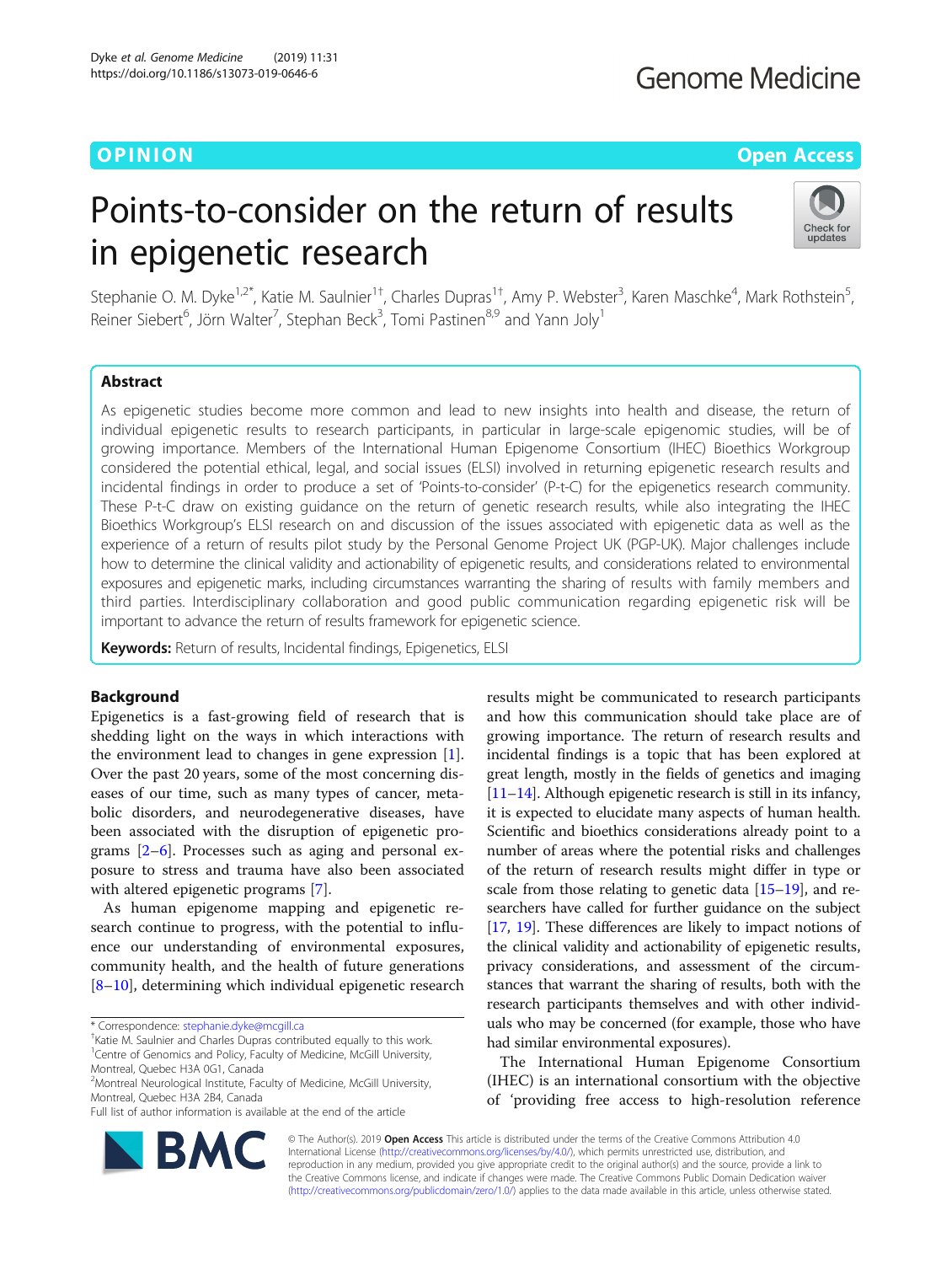human epigenome maps for normal and disease cell types to the research community' [\[20](#page-7-0), [21](#page-7-0)]. The IHEC Bioethics Workgroup, an interdisciplinary group of researchers in science, ethics, policy, and the law, therefore formed a Subgroup to anticipate and consider the ethical, legal, and social issues (ELSI) raised by the return of epigenetic research results. This Subgroup has produced a set of points-to-consider (P-t-C) for the community, which has been approved by the Bioethics Workgroup and IHEC Executive Committee.

# Points-to-consider

Building on the consensus that has emerged from the genetics literature and international ethics guidance [[22](#page-7-0), [23\]](#page-7-0), we recognized that: "The view is becoming more common [ …] that clinically valid and actionable individual research results should be offered to participants" (Box 1, P-t-C point 1). This is not meant to imply that further results should not be returned under certain circumstances, but clinically valid and actionable individual results, whether they are incidental findings or directly related to the research study, represent a minimum threshold for the type of results to be considered. Our P-t-C also stress, however, that "researchers are not expected to actively search for this information (all clinically valid and actionable individual results) unless it forms part of their standard research practice" (Box 1, P-t-C point 1), as doing so would create an undue burden on researchers. Furthermore, the definitions of the terms 'clinically valid' and 'actionable' are not yet as well-established in the epigenetics field as they are in genetics. Therefore, we identified a number of characteristics and considerations concerning epigenetic data that could help researchers to determine which results should be returned according to the two criteria of clinical validity and actionability.

Other, more procedural recommendations were derived and adapted from guidelines and literature on the return of genetic results. These included the well-established requirement that results be returned only when the participant has accepted to receive the results after having been given the option of agreeing or declining to this through an informed consent process [[22](#page-7-0), [24](#page-7-0)].

We also warn of the possibility that epigenetic information may not be protected under genetic nondiscrimination laws because these laws use language that is specific to genetics and may not cover all epigenetic data. For example, such laws refer to genetic characteristics that are acquired before birth (in Germany [\[25](#page-7-0)]) or to 'DNA,' 'RNA', or 'genotypes' (in the United States [[26](#page-7-0)] and Canada [[27](#page-7-0)]) [\[28](#page-7-0)–[31\]](#page-7-0). Given the uncertainty about whether genetic non-discrimination laws apply to epigenetic data, some individuals may be reluctant to enroll in specific epigenetic studies or to give broad consent to the use of their biospecimens in research that could result in analysis of their epigenetic information. Thus, genetic nondiscrimination laws may need to be applied in a way that includes epigenetic data, or new laws focusing specifically on epigenetics may need to be enacted.

Finally, ethical issues related to the disclosure of incidental findings or the return of results will depend on the age and cognitive capacity of the research participant, including the potential for prenatal epigenetic testing. For example, it may be preferable to offer certain results, such as the risk of adult-onset conditions, to children once they are able to consent to this themselves [[32\]](#page-7-0). Furthermore, it may not be appropriate for parents or legally authorized representatives to refuse to receive actionable results on behalf of children or incapable adults [\[33](#page-7-0)]. Although this point is not specific to epigenetics, we adopt a point on the need to develop specific policies for the contexts of research in pediatrics and research involving adults who have been deemed incapable of giving informed consent (Box 1, P-t-C point 8). This need is well-established in guidelines for the return of genetic results [[14](#page-6-0), [34](#page-7-0), [35](#page-7-0)].

Having grounded our P-t-C in current guidance in the field of genetics, our overarching aim was to bring attention to the particular issues associated with epigenetic research data: the challenges that lie ahead for determining clinical validity and actionability in epigenetics; considerations related to environmental exposures and epigenetic marks, including their impact on the sharing of results with others; and, finally, the importance of good communication regarding epigenetic risk (Box 1, P-t-C points 2–5).

#### Clinical validity of epigenetic research results

Definitive molecular diagnosis of imprinting disorders, such as Beckwith–Wiedemann syndrome (which is mainly caused by genetic or epigenetic defects in the chromosome 11p15.5 region), can sometimes be reached by analysis of epigenetic marks alone [\[36](#page-7-0)]. Even for this very rare group of diseases, however, an underlying DNA sequence change (mutation) is commonly required to return a clinical diagnosis. Given the current uncertainty regarding the clinical significance and application of the vast majority of epigenetic data, returning clinically valid, actionable results from epigenetic research studies would require a careful process of scientific and clinical review, both across the field and of individual study results. As more systematic evidence of the epigenetic causes of disease is only beginning to emerge from large-scale epigenome projects [\[21,](#page-7-0) [37](#page-7-0)–[41\]](#page-7-0), the establishment of exhaustive criteria for assessing the clinical validity and actionability of epigenetic data would be premature at this time. Therefore, we focused on framing in general terms how epigenetic evidence might eventually compare to genetic data,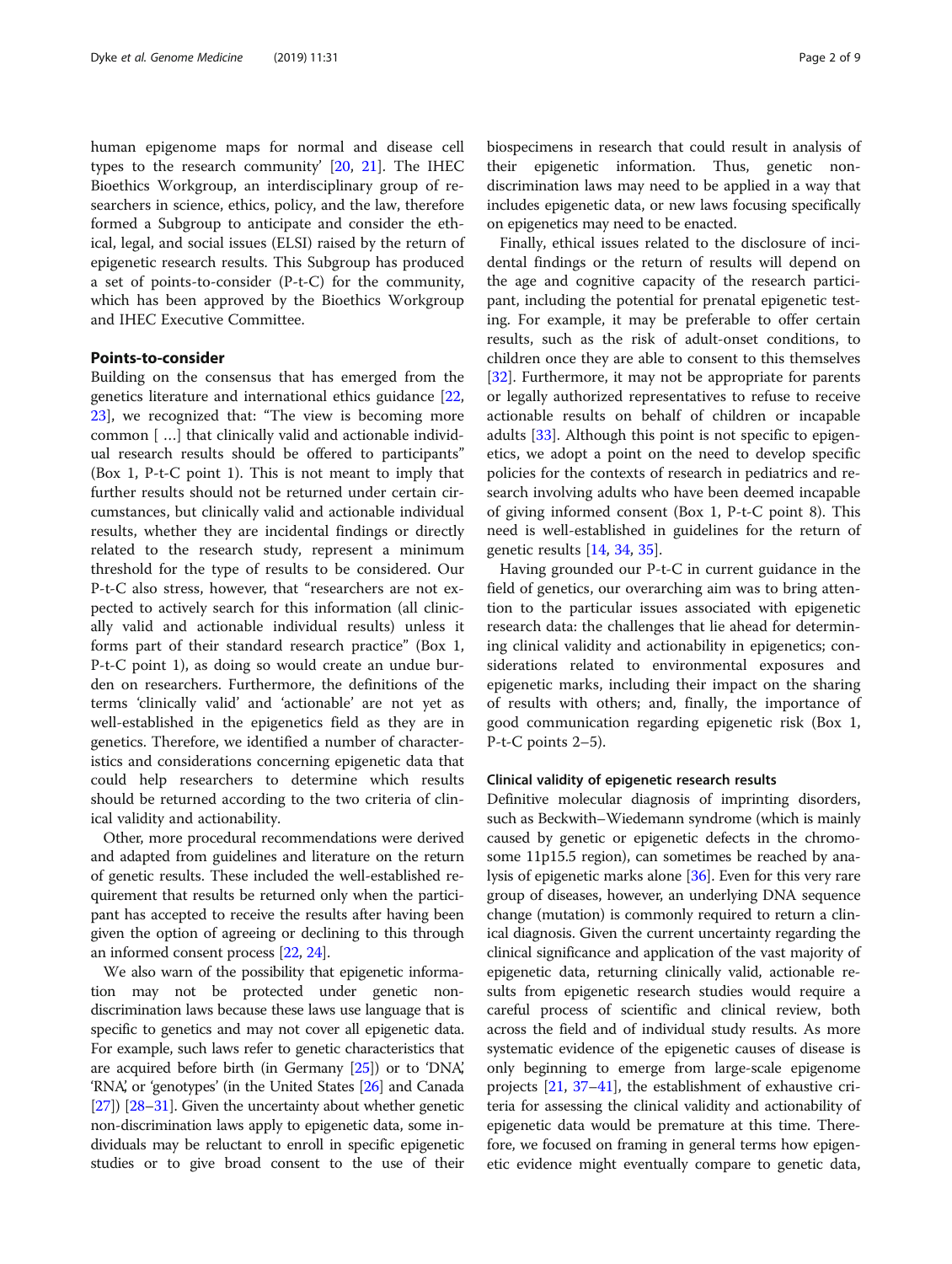# Box 1 IHEC Points-to-consider on the return of epigenetic research results<sup>\*</sup>

- 1. The view is becoming more common in the scientific, bioethics, and policy literature and in ethical guidelines that clinically valid and actionable individual research results should be offered to participants. However, it is agreed that researchers are not expected to actively search for this information (all clinically valid and actionable individual results) unless it forms part of their standard research practice.
- 2. In determining the clinical validity and actionability of epigenetic data and communicating epigenetic risk, the following points should be considered:

a) How accurate are the data? Consider the study's quality-control processes and replication of measurements in a clinically accredited diagnostic laboratory before returning research results. Also consider the origin or source of the epigenetic data, which may be important for its interpretation, that is, the cell and tissue composition, and the age and sex (not gender) of the individual.

b) Epigenetic marks may be dynamic; how stable are the acquired data (are they 'temporarily stable')? The research result might require multiple samples at different time points to determine its stability.

c) Epigenetic variants or marks have the potential to cause disease. Depending on supporting evidence, three types of variants can be distinguished:

- Associated variants: variants supported by statistics only (for example, in an epigenome-wide association study).
- Inferred variants: variants supported by statistics and inferred functional evidence (for example, involvement in a plausible mechanism that has been inferred from additional data).
- Causal variants: variants supported by statistics and for which disease-causality has been demonstrated (for example, in conjunction with genetic variants or where genetic variants have been ruled out). Causal variants are candidates for clinical validation as a first step towards actionability.
- d) For clinically valid variants, what is the level of disease risk and severity?
- e) Epigenetic variants or marks may be diagnostic or a 'biomarker' even if they are not causal.
- f ) The possibility of treatment or prevention based on the research result, including the potential 'reversibility' of epigenetic risk variants. 'Actionability' may also include the possibility of making life choices on the basis of the result.
- 3. Research results may include epigenetic marks from different kinds of exposures (for example, pollution or certain behaviors) that fall short of disease-causality, yet which are of interest to participants (for example, enabling them to avoid further potentially harmful exposures).
- 4. As epigenetic data result from both heredity and environmental exposures, individuals who might benefit from receiving this information through further disclosure could eventually include research participants' non-biological relatives, neighbors, co-workers, or others with shared exposures. Such disclosure should only be made with the participants' and other individuals' consent or in accordance with local laws and policies.
- 5. Public communication of the general results of epigenetic research may have an important, yet often neglected, impact on how individuals interpret their individual epigenetic results. Few epigenomic research projects currently produce clinically valid and actionable individual research results, but many are generating research findings that are of interest to the public and to the media. Good public communication of epigenetic risk by researchers and science communication professionals should be encouraged.

# Procedural points

- 6. An epigenomic project should have a policy on return of research results in place, which is included in the ethics review for the project, and is clearly explained to participants during the informed consent process prior to any sample collection. The policy should include transparency about how results will be assessed for potential return of results. For fundamental research projects that are not meant to generate clinically valid, actionable results, there should be a statement that results will not be returned, except in the exceptional circumstance where unforeseen findings arise that are clinically valid and actionable, and recontact and consent of participants is feasible (for example, if data are not irreversibly de-identified).
- 7. The return of research results should occur with the free and informed consent of adult participants, in a way that respects their autonomy, including their right to decline the information if they so choose (the 'right not to know').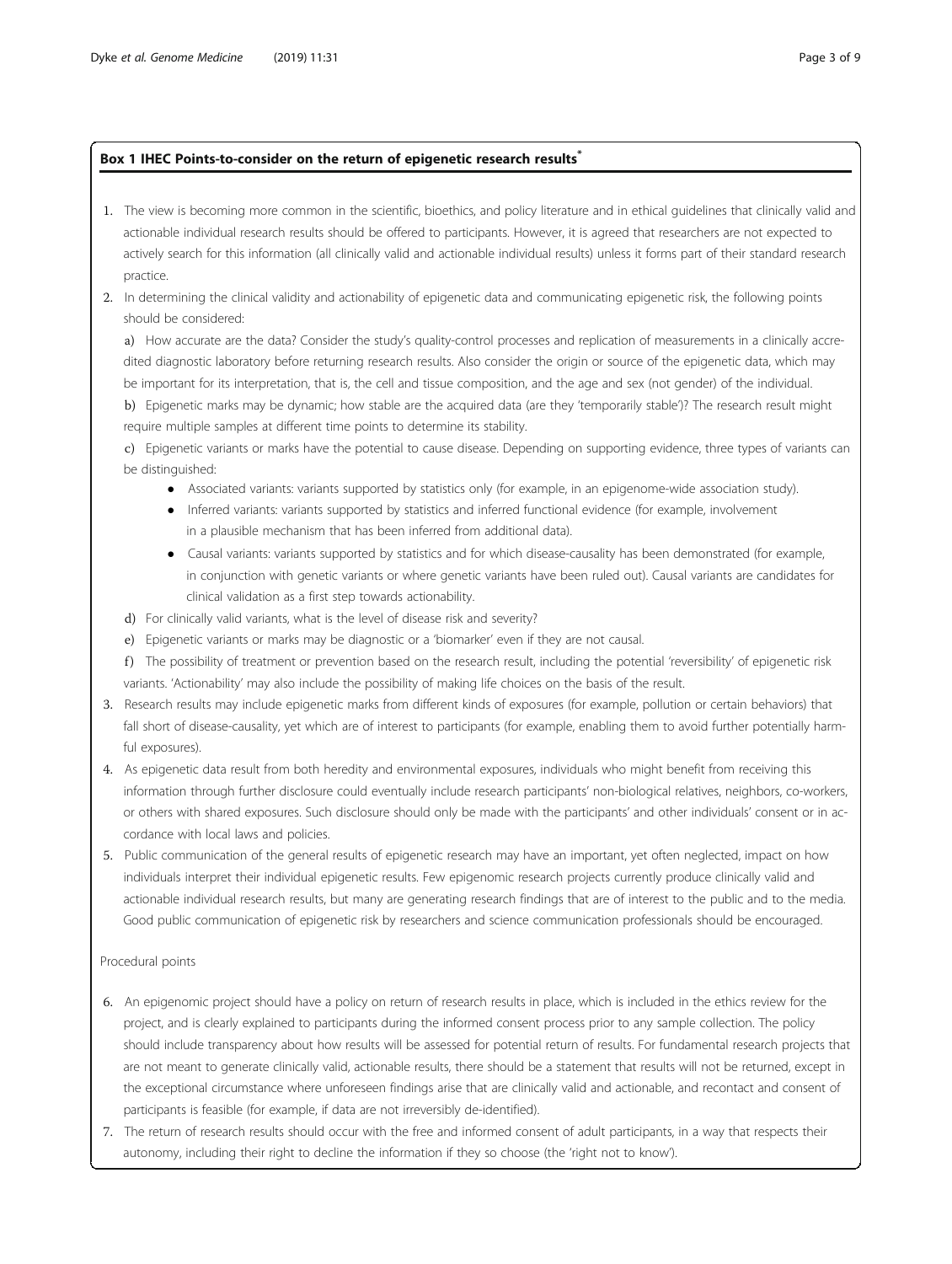- 9. Elements to consider in setting up procedures for offering the return of results include:
	- a) the expiration of any duty to return results (for example, at the end of the research project);
	- b) the estimated cost of the process;

c) human resources that will be involved (for example, genetic counselors, family physicians, and others) and the respective roles of researchers and physicians;

d) the necessity of establishing a convenient procedure to collect and update the contact details of participants and to re-identify them if warranted;

e) the potential privacy and security risks of holding participant identities and contact information and ways to mitigate these risks;

f) the approach that will be taken regarding the disclosure of results to family and other potentially exposed individuals depending on laws and jurisdictions;

g) the possibility that epigenetic information may not be protected information under genetic information anti-discrimination laws in a given jurisdiction, and the need to adapt procedures accordingly. Participants should be aware of any additional risks that this issue presents at the time of the initial consent to sample collection.

Also available from the IHEC website [\[102](#page-8-0)]

drawing on the criteria and scoring systems that have evolved over many years to assess the significance and clinical interpretation of genetic variants [\[42](#page-7-0)–[46](#page-7-0)]. This entailed breaking down the assessment of epigenetic data that could potentially be communicated to participants into the following constituent areas:

- 1. The accuracy of the epigenetic data with respect to both the technology used and the source material (cell composition, sample purity).
- 2. The stability of the epigenetic data. Some epigenetic marks are more dynamic than others, so multiple measurements over time might be required to determine their significance [\[47,](#page-7-0) [48\]](#page-7-0).
- 3. The existing level of evidence that a variant or mark may cause disease or is associated with disease, the magnitude of such disease risk, and the nature of the disease.
- 4. And finally, the possibility of treating or preventing disease or epigenetic risk variants (for example, by systemic or targeted epigenetic therapy, or through epigenetic screening).

In addition, we proposed specific terminology to conceptualize the typical levels of evidence that are found in discussions of epigenetic risk and disease. Disease-associated or disease-causing variants would thus fall into one of the following groups:

1. Associated variants: variants supported by statistics only (for example, in an epigenomewide association study (EWAS)).

- 2. Inferred variants: variants supported by statistics and inferred functional evidence (for example, involvement in a plausible mechanism that has been inferred from additional data).
- 3. Causal variants: variants supported by statistics and for which disease-causality has been demonstrated (for example, in conjunction with genetic variants or where genetic variants have been ruled out). Causal variants are candidates for clinical validation as a first step towards actionability.

We also point out that epigenetic variants or marks may be diagnostic or useful as 'biomarkers' of disease, even if they are not causal (Box 1, P-t-C point 2e). They may also be found to confer protection against disease. We hope that these categories will serve as a starting point for defining levels of evidence in different areas of epigenetics, as has been done in evaluating the clinical validity of gene–disease associations, for example, by the Clinical Genome Resource (ClinGen) [\[46,](#page-7-0) [49\]](#page-7-0). ClinGen is an initiative to provide an authoritative central resource that defines the clinical relevance of genes and genetic variants for use in precision medicine and research. Approaches that are commonly used to demonstrate the causality of epigenetic variants are genetic manipulation of the DNA sequence underlying an epigenetic variant or of the enzymes that are responsible for the establishment or removal of the epigenetic variant, or targeted editing of the epigenetic variant itself [[50](#page-7-0)].

Although we acknowledge that epigenetic variants and their clinical interpretation may differ considerably from genetic variants, we aimed to achieve two goals with this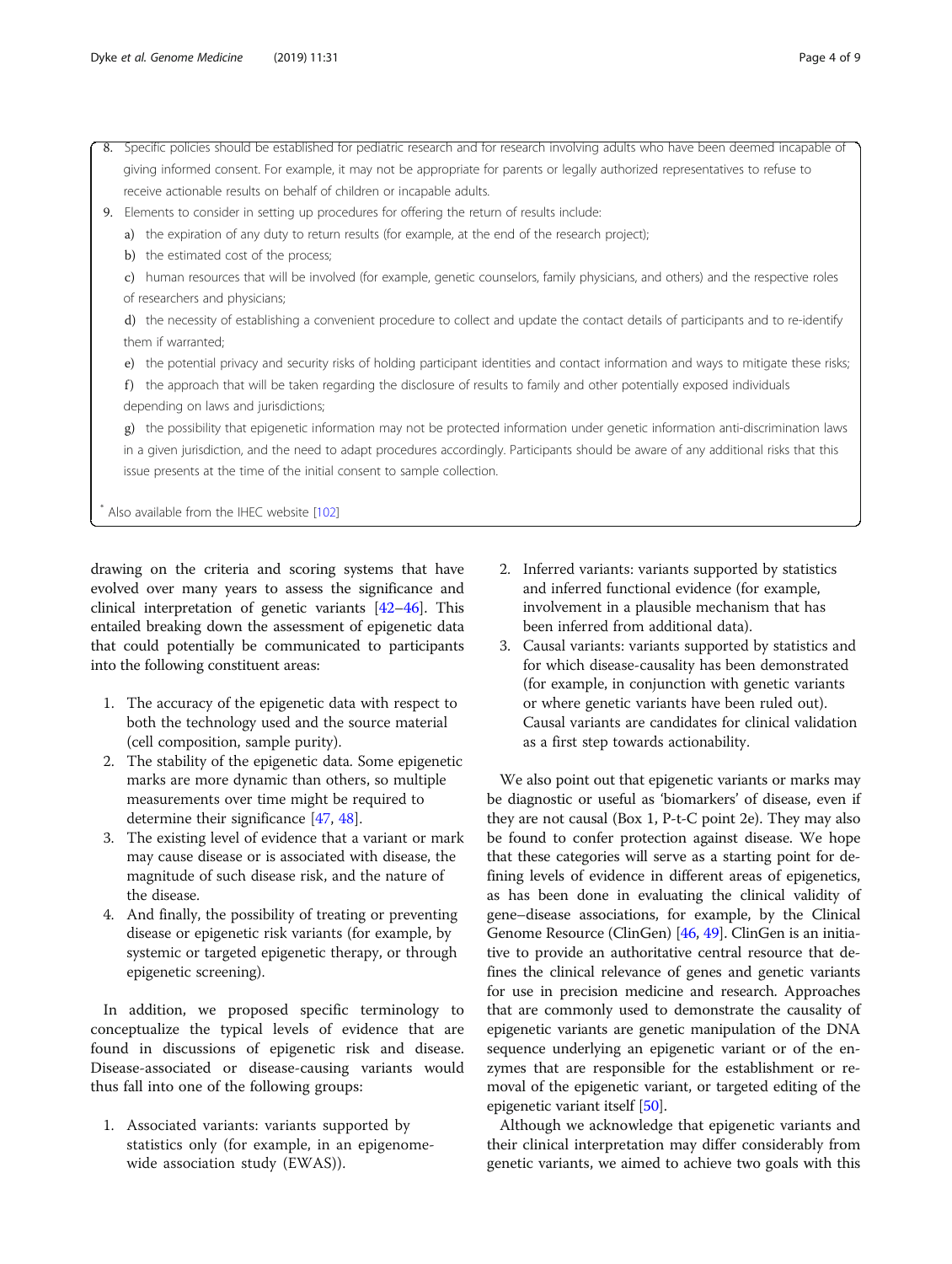preliminary framework. First, to place the epigenetic research result that a researcher may be considering communicating in the context of a thorough assessment of its analytical, scientific and clinical validity. Second, to frame the result in terms of its likely impact on participants, both in its relevance to participant health and its broader significance. This is particularly complex because of evidence that epigenetic marks may be reversible [\[48\]](#page-7-0) and may sometimes provide information about an individual's environmental exposures [[51\]](#page-7-0), including information that might be related to their and to others' behavior [[52\]](#page-7-0).

### Actionability of epigenetic research results

We considered that 'actionability'—the potential for action based on the epigenetic data that are returned—should extend beyond strict definitions of clinical utility to include health-related data more broadly. For example, epigenetic data might indicate an environmental or community exposure, resulting in epigenetic risk variants that could be avoided, such as acceleration of the accumulation of altered DNA methylation biomarkers of aging (the epigenetic clock) [\[53\]](#page-7-0). Actionability could therefore include clinical actions to prevent or treat disease or epigenetic risk variants, as well as non-clinical actions that could be enabled by knowledge of the epigenetic data, such as health-related life choices, including reproductive decisions (for example, changing diet or other behaviors that might be involved in health-related epigenetic variation).

The scope of the data that may potentially be of interest to participants is wide, and we certainly did not intend to suggest returning all results in all circumstances. In particular, we include a point about considering the magnitude and nature of the disease risk in weighing the significance of a result (Box 1, P-t-C point 2d). Current policies for the return of genetic information suggest that the 'severity' of the disease to which an individual would be predisposed is likely to be important in deciding how critical the return of a result may be [\[54\]](#page-7-0). Epigenetic reversibility may also strengthen the ethical argument in favor of disclosing an epigenetic research result, as it may allow for greater preventive or treatment opportunities. On the other hand, it may also lead to data that are not a definitive indication of an individual's epigenetic disease risk—hence our specific point about the stability of epigenetic data (Box 1, P-t-C point 2b).

Examples of behaviors and other so-called 'lifestyle' exposures with known epigenetic effects include nutrition, smoking, and stress [\[55](#page-7-0)–[58](#page-7-0)]. While their inference is not yet unequivocal, at least quantitatively, especially for the more intangible exposures such as exposure to stress, it is possible that such individual research results could be of interest to research participants. Research in this area, and into other environmental exposures, is growing [[59,](#page-7-0) [60](#page-7-0)].

For example, the National Institute of Environmental Health Sciences (NIEHS) Toxicant Exposures and Responses by Genomic and Epigenomic Regulators of Transcription (TaRGET) II Consortium recently reported its plans to investigate the conservation of environmentally induced epigenetic alterations across tissues following environmental exposures that have been associated with adverse health outcomes [\[61\]](#page-7-0). As exposure science has moved from measuring chemicals in the environment to biomonitoring of such exposures in the population, novel models of community-driven return of results and broader communication plans are emerging [[62\]](#page-7-0).

Individual epigenetic information may be of interest to participants who simply wish to know about their own health status or to influence community health decisions. However, such information also has potential implications that extend to the area of public policy, and more specifically, to areas of environmental tort (where injury occurs via toxic exposure) and reproductive tort (where injury occurs either pre-conception or in utero) [[63,](#page-7-0) [64](#page-7-0)]. For example, evidence is emerging that toxicity from exposure to certain chemical hazards is driven at least in part by epigenetic mechanisms, and researchers have expressed concerns that assisted reproductive technologies may cause epigenetic damage to embryos [[28](#page-7-0), [64,](#page-7-0) [65\]](#page-8-0). Both environmental and reproductive torts are founded on responsibility for harmful exposure and involve proof of three elements: breach of duty, causation, and injury  $[64, 66, 67]$  $[64, 66, 67]$  $[64, 66, 67]$  $[64, 66, 67]$  $[64, 66, 67]$ . Of these, the causal element presents a particular conundrum in environmental and reproductive tort because the scientific evidence is not always sufficiently clear to establish a direct causal link between the action entailed in the breach of duty and the harm suffered by the plaintiff [[66](#page-8-0), [68\]](#page-8-0). Although evidence of general causation is often provided by epidemiological data, evidence of specific causation requires a more fine-grained understanding (most of the time not available) of the biological mechanisms underlying such statistical associations between exposure and harm. By providing insights at the molecular level into how significant health risks may be acquired through different manners of exposure, epigenetic research could fill the existing gap in establishing actionable evidence of specific causality [[67](#page-8-0), [69](#page-8-0)].

Finally, a few studies of transgenerational epigenetic effects, mainly in mouse models, indicate that environmental and behavioral epigenetic signatures could be inherited  $[8-10, 52, 70-73]$  $[8-10, 52, 70-73]$  $[8-10, 52, 70-73]$  $[8-10, 52, 70-73]$  $[8-10, 52, 70-73]$  $[8-10, 52, 70-73]$  $[8-10, 52, 70-73]$  $[8-10, 52, 70-73]$  $[8-10, 52, 70-73]$  $[8-10, 52, 70-73]$  $[8-10, 52, 70-73]$ . This possibility, if confirmed, might add to the range of research data that could potentially be of interest to individuals, but it may also raise particular privacy concerns because the data would not only expose the environmental and behavioral information of the research participant, but also possibly that of their parents and grandparents.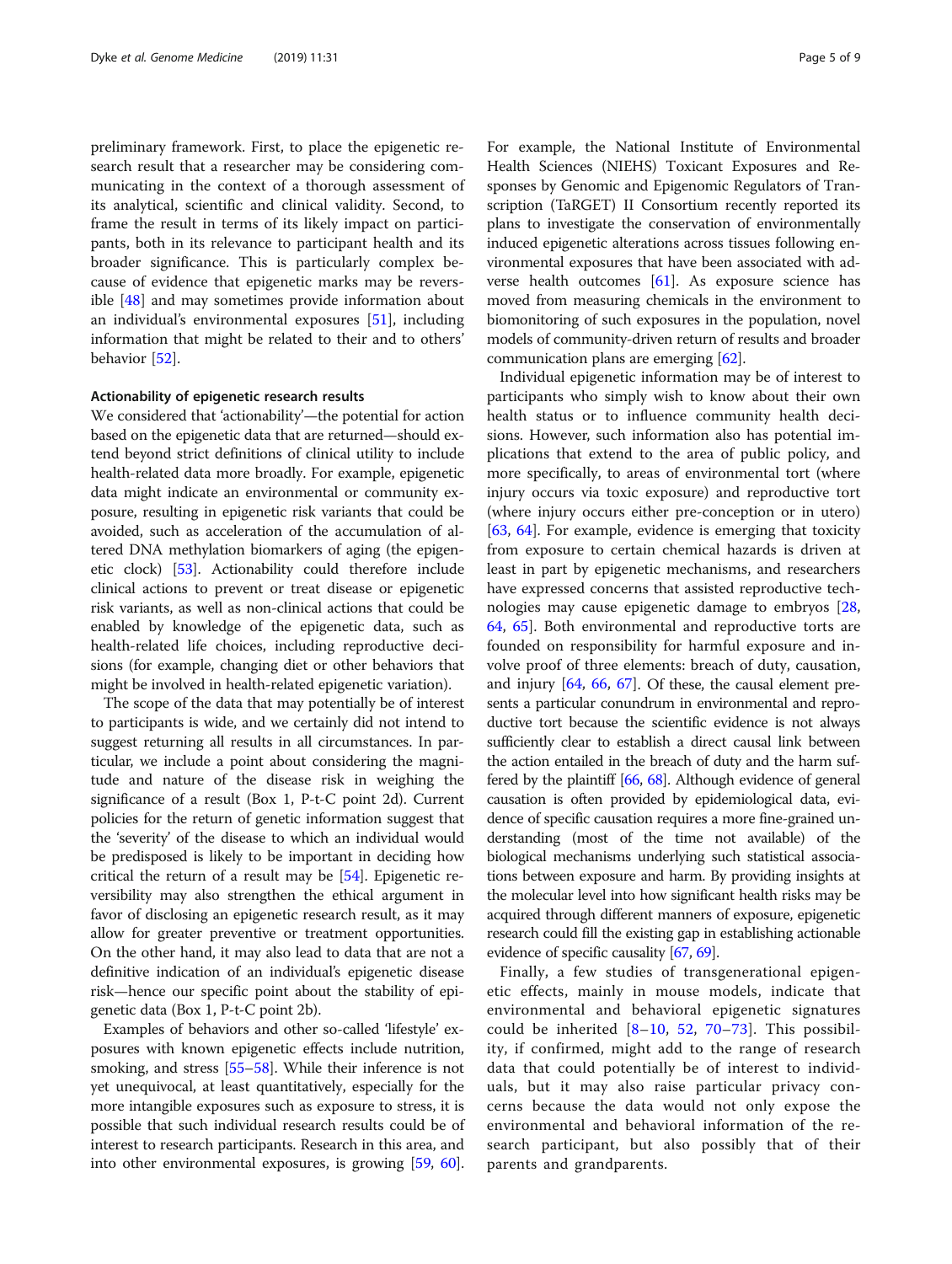# Disclosure of participants' epigenetic data to relatives and third parties

Disclosing personal genetic information to biological relatives can sometimes benefit family members who share similar genetic-risk profiles. Even though some patients may be reluctant to disclose—for instance, to prevent unnecessary anxiety for family members [[74](#page-8-0)]—some ethicists have argued that there may sometimes be a moral 'genetic responsibility' to share medically relevant information with interested third parties [\[75](#page-8-0), [76](#page-8-0)]. Nevertheless, this moral responsibility can conflict with the obligation of physicians and researchers to protect patient confidentiality, and physicians may also be legally required to inform a patient about the potential 'consequences that his or her silence may have on the health of family members' [\[77](#page-8-0)]. In the United States, federal health privacy regulations prohibit the nonconsensual disclosure of health information except in circumstances inapplicable here, such as disclosures to public health or law enforcement officials [\[78\]](#page-8-0). The superior approach is for health care providers to counsel, encourage, and support patients to disclose relevant genetic information to their at-risk relatives [\[79\]](#page-8-0).

Ethical and legal debates about the disclosure of genetic information to third parties have consistently focused on the relevance of such information to the patient's immediate family, that is, to 'biological relatives' who are likely to share innate risks acquired through Mendelian inheritance [[80](#page-8-0)]. However, epigenetic research may soon force us to expand the notion of biological relative—and thus the range of people who could benefit from the disclosure of epigenetic information—to include 'individuals with shared exposures', that is, individuals who are likely to share similar epigenetic risk factors [\[81\]](#page-8-0). This approach will also benefit researchers who investigate DNA sequence mutations and other changes that are induced by environmental exposures [[82](#page-8-0)].

Consider the following hypothetical scenario: numerous studies have shown that a pesticide causes specific epigenetic changes and phenotypes at the population level. An investigator finds out that one of the research participants in their study, who has worked as a farmer all their life, has these epigenetic marks of exposure to the pesticide. Therefore, the exposure occurred in all likelihood at the workplace. Such a research result could carry a number of direct clinical implications for different 'categories' of individuals other than the participant, such as: 1) the farmer's family (including non-genetically related family members such as adopted children) living near the contaminated site, as well as neighbors, as this information could influence decisions surrounding re-location away from the harmful exposure; 2) employees on the farm who may also be at risk of epigenetic effects resulting from frequent exposure to the

pesticide; and 3) these individuals' future children, if there were a risk of possible transgenerational effects.

# Example of returning epigenetic results: Personal Genome Project UK

The Personal Genome Project UK (PGP-UK) [[83\]](#page-8-0) conducted a small pilot trial in 2016 to gain experience and a first insight into any issues associated with reporting incidental epigenetic findings to study participants. Using open consent and open access data sharing protocols [[84\]](#page-8-0), PGP-UK recruited ten volunteers who agreed to receive incidental epigenetic findings from the analysis of their DNA methylomes in addition to their standard genome reports. Three categories of findings were reported (sex, age, and smoking), for which the analysis was judged to be sufficiently mature based on independent validation and replication. The methylome reports [[85\]](#page-8-0) were based on the analysis of around 450,000 genome-wide CpG sites in two specimens (blood and saliva) from each participant [[86\]](#page-8-0).

In this small initial trial, there was high participant interest in, and acceptance of, receiving incidental epigenetic findings, as assessed through discussion groups and follow-up with volunteers, particularly the results associated with environmental exposures [[86](#page-8-0)]. This supports our view that results other than clinically actionable results are potentially of great interest to research participants. It also provides limited evidence that participants could also be comfortable with receiving results of uncertain clinical significance, although the level of support provided for the return of results communication process in this trial may not be as feasible for studies involving much larger groups of research participants. Although we expect good communication practices to improve participant understanding of individual results and encourage such efforts, we would not assume that personal preferences regarding the receipt of results would necessarily differ in the absence of such support. Indeed, social science studies have shown that the vast majority of participants in genetics research and biobanking initiatives wish to receive individual results [\[87](#page-8-0)–[95](#page-8-0)]. Furthermore, a large multi-study survey found that providing a choice of different consent and data sharing models did not have a significant impact on willingness to participate in a biobank [[96](#page-8-0)].

# Conclusions and future directions

With these P-t-C, we aimed to draw attention to the ELSI associated with the return of epigenetic research results and we have outlined both the norms that have emerged for genetic research results that are relevant and new issues to consider for epigenetic research.

Much remains to be determined before we can arrive at detailed guidance for the return of specific epigenetic results, such as the recommendations that have been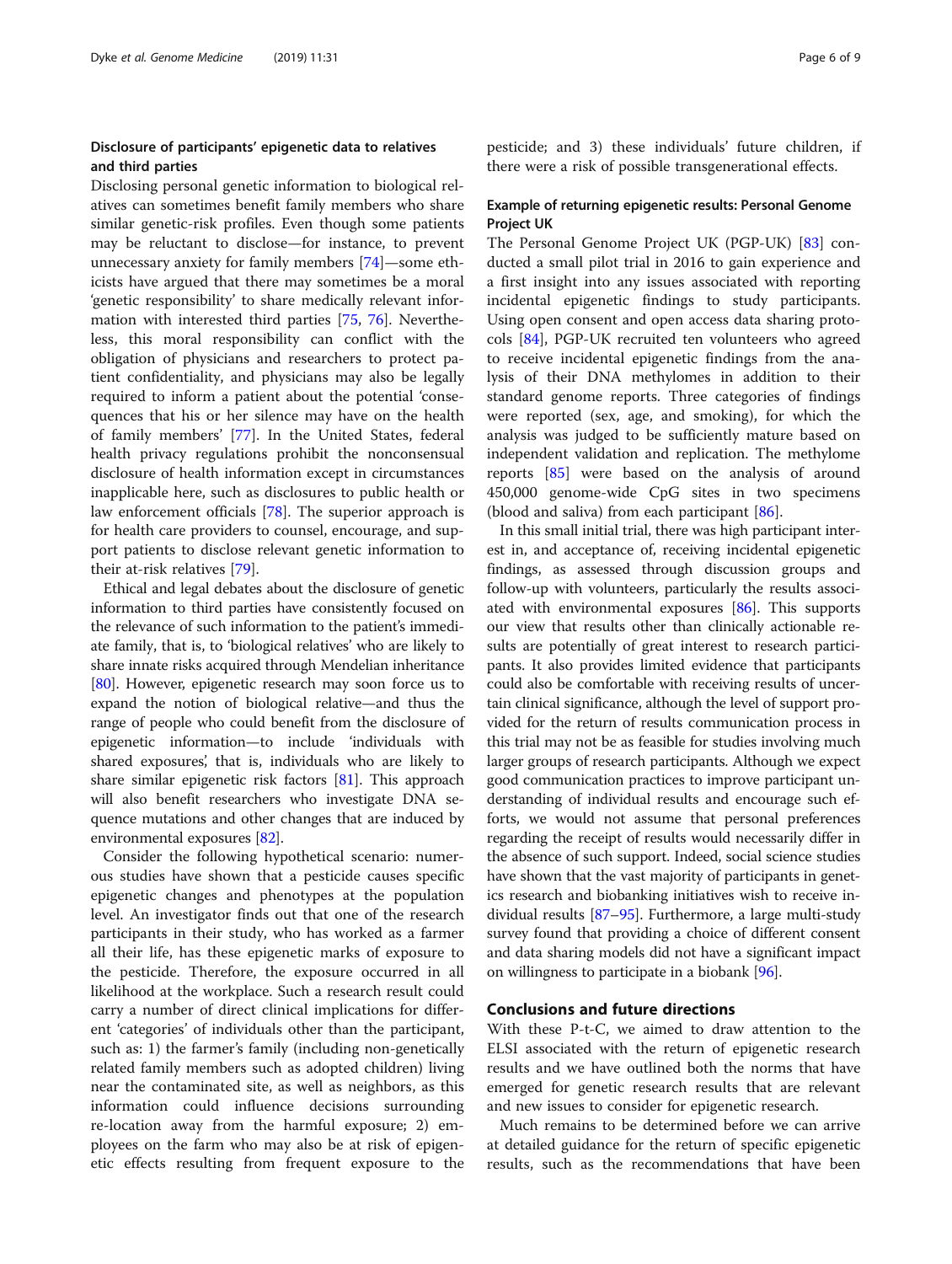<span id="page-6-0"></span>produced for clinical genome sequencing in the USA [[97,](#page-8-0) [98](#page-8-0)]. This will involve considerable research efforts to better understand fundamental epigenetic and epigenomic processes and their relationship to disease, as well as studies of the clinical validity and actionability of epigenetic data. We believe, however, that discussions about the strength of epigenetic findings and their implications for health and disease must begin now, while our understanding of the role of epigenetics is growing. Although we found it useful to build on ELSI guidance from the field of genetics, epigenetic data raise important new challenges that may eventually lead to a very different framework for the return of results.

Furthermore, as epigenetics is attracting much scientific interest and investment, its health implications and potential to revolutionize the 'nature versus nurture' debate have also caught the imagination of the public [[99](#page-8-0)– [101](#page-8-0)]. We focused here on the return of individual research results to participants, but the issues of the broader communication and public understanding of epigenetics should not be left out of the discussion. These issues will, in all likelihood, frame both participants' eventual understanding of any individual research results and the broader societal debate on the implications of epigenetic science. Enhanced approaches for communication with research participants, such as the development of online 'research portals' to access and discuss research findings, could provide the public with greater opportunities for interaction with research studies and their results. With these P-t-C, we hope to stimulate innovative, interdisciplinary public conversations about epigenetics and the implications of this science for individuals, families, and societies.

#### **Abbreviations**

ELSI: Ethical, legal, and social issues; IHEC: International Human Epigenome Consortium; PGP-UK: Personal Genome Project UK; P-t-C: Points-to-consider

#### Acknowledgments

We would like to thank Dena Procaccini, Elise Feingold, Nicole Lockhart, Dave Kaufman, Adrian Thorogood, Ma'n Zawati, and Bartha Knoppers for helpful comments on the P-t-C, and Dena Procaccini and Tony Kwan for assistance with IHEC project management.

#### Funding

SOMD, KMS, CD, TP, and YJ acknowledge funding for the McGill Epigenomics Mapping Centre from the Canadian Institutes of Health Research (EP1–120608, EP1–120609, and CEE-151618). SOMD is also supported by Genome Quebec, Genome Canada, the Government of Canada, and the Ministère de l'Économie, Innovation et Exportation du Québec (Can-SHARE grant 141210), and by the Canada Research Chair in Law and Medicine. SB and APW acknowledge funding from the National Institute for Health Research (NIHR) University College London Hospitals (UCLH) Biomedical Research Centre (BRC369/CN/SB/101310) and from the NIHR Blood & Transplant Research Unit (BTRU) (NIHR-BTRU-2014-10074). The views expressed are those of the authors and not necessarily those of the NIHR or the Department of Health and Social Care. RS acknowledges funding for research in the field of epigenetics from the German Federal Ministry of Education and Research within the frameworks of the Imprinting Network (01GM1513F), the RESET-AID Network (01KU1502A), and the ICGC-DE-Mining Project (01KU1505G).

#### Authors' contributions

SOMD chaired the IHEC Bioethics Workgroup Return of Results Subgroup (ROR Subgroup) and led the research and discussion presented here (with the exception of the UK-PGP pilot study led by SB). All authors were members of the ROR Subgroup and contributed to the research and manuscript preparation. All authors read and approved the final manuscript.

#### Competing interests

The authors declare that they have no competing interests.

#### Publisher's Note

Springer Nature remains neutral with regard to jurisdictional claims in published maps and institutional affiliations.

#### Author details

<sup>1</sup> Centre of Genomics and Policy, Faculty of Medicine, McGill University, Montreal, Quebec H3A 0G1, Canada. <sup>2</sup>Montreal Neurological Institute, Faculty of Medicine, McGill University, Montreal, Quebec H3A 2B4, Canada. <sup>3</sup>UCL Cancer Institute, University College London, London WC1E 6DD, UK. <sup>4</sup>The Hastings Center, Garrison, NY 10524-4125, USA.<sup>5</sup>Institute for Bioethics, Health Policy and Law, University of Louisville School of Medicine, Louisville, KY 40202, USA. <sup>6</sup>Institute of Human Genetics, Ulm University Medical Center, 89091 Ulm, Germany. <sup>7</sup>Saarland University, 66123 Saarbrücken, Germany.<br><sup>8</sup>Dopartment of Human Genetics McGill University and General Quebec <sup>8</sup>Department of Human Genetics, McGill University and Genome Quebec Innovation Centre, Montreal, Quebec H3A 0G1, Canada. <sup>9</sup>Center for Pediatric Genomic Medicine, Children's Mercy Kansas City, Kansas City, MO 64108, USA.

#### Published online: 23 May 2019

#### References

- Beyond the genome. Nature. 2015;518:273.
- 2. Queiros AC, Beekman R, Vilarrasa-Blasi R, Duran-Ferrer M, Clot G, Merkel A, et al. Decoding the DNA methylome of mantle cell lymphoma in the light of the entire B cell lineage. Cancer Cell. 2016;30:806–21.
- 3. Hafner SJ, Lund AH. Great expectations—epigenetics and the meandering path from bench to bedside. Biom J. 2016;39:166–76.
- 4. Stahl M, Kohrman N, Gore SD, Kim TK, Zeidan AM, Prebet T. Epigenetics in cancer: a hematological perspective. PLoS Genet. 2016;12:e1006193.
- 5. Mack SC, Witt H, Piro RM, Gu L, Zuyderduyn S, Stutz AM, et al. Epigenomic alterations define lethal CIMP-positive ependymomas of infancy. Nature. 2014;506:445–50.
- 6. Allis CD, Jenuwein T. The molecular hallmarks of epigenetic control. Nat Rev Genet. 2016;17:487–500.
- 7. Armstrong NJ, Mather KA, Thalamuthu A, Wright MJ, Trollor JN, Ames D, et al. Aging, exceptional longevity and comparisons of the Hannum and Horvath epigenetic clocks. Epigenomics. 2017;9:689–700.
- 8. Rothstein MA, Harrell HL, Marchant GE. Transgenerational epigenetics and environmental justice. Environ Epigenet. 2017;3:dvx011.
- 9. Skvortsova K, Iovino N, Bogdanovič O. Functions and mechanisms of epigenetic inheritance in animals. Nat Rev Mol Cell Biol. 2018;19:774–90.
- 10. Boskovic A, Rando OJ. Transgenerational epigenetic inheritance. Annu Rev Genet. 2018;52:21–41.
- 11. Cho MK. Understanding incidental findings in the context of genetics and genomics. J Law Med Ethics. 2008;36(2):280–5, 212.
- 12. Wolf SM. The past, present, and future of the debate over return of research results and incidental findings. Genet Med. 2012;14:355–7.
- 13. Jarvik GP, Amendola LM, Berg JS, Brothers K, Clayton EW, Chung W, et al. Return of genomic results to research participants: the floor, the ceiling, and the choices in between. Am J Hum Genet. 2014;94:818–26.
- 14. Knoppers BM, Nguyen MT, Sénécal K, Tasse AM, Zawati MH. Next-generation sequencing and the return of results. Cold Spring Harb Perspect Med. 2016. <https://doi.org/10.1101/cshperspect.a026724.>
- 15. Joly Y, Dyke SOM, Cheung WA, Rothstein MA, Pastinen T. Risk of reidentification of epigenetic methylation data: a more nuanced response is needed. Clin Epigenetics. 2015;7:45.
- 16. Wright ML, Ralph JL, Ohm JE, Anderson CM. DNA methylation in complex disease: applications in nursing research, practice, and policy. Nurs Outlook. 2013;61:235–41.
- 17. Sandoval J, Peiro-Chova L, Pallardo FV, Garcia-Gimenez JL. Epigenetic biomarkers in laboratory diagnostics: emerging approaches and opportunities. Expert Rev Mol Diagn. 2013;13:457–71.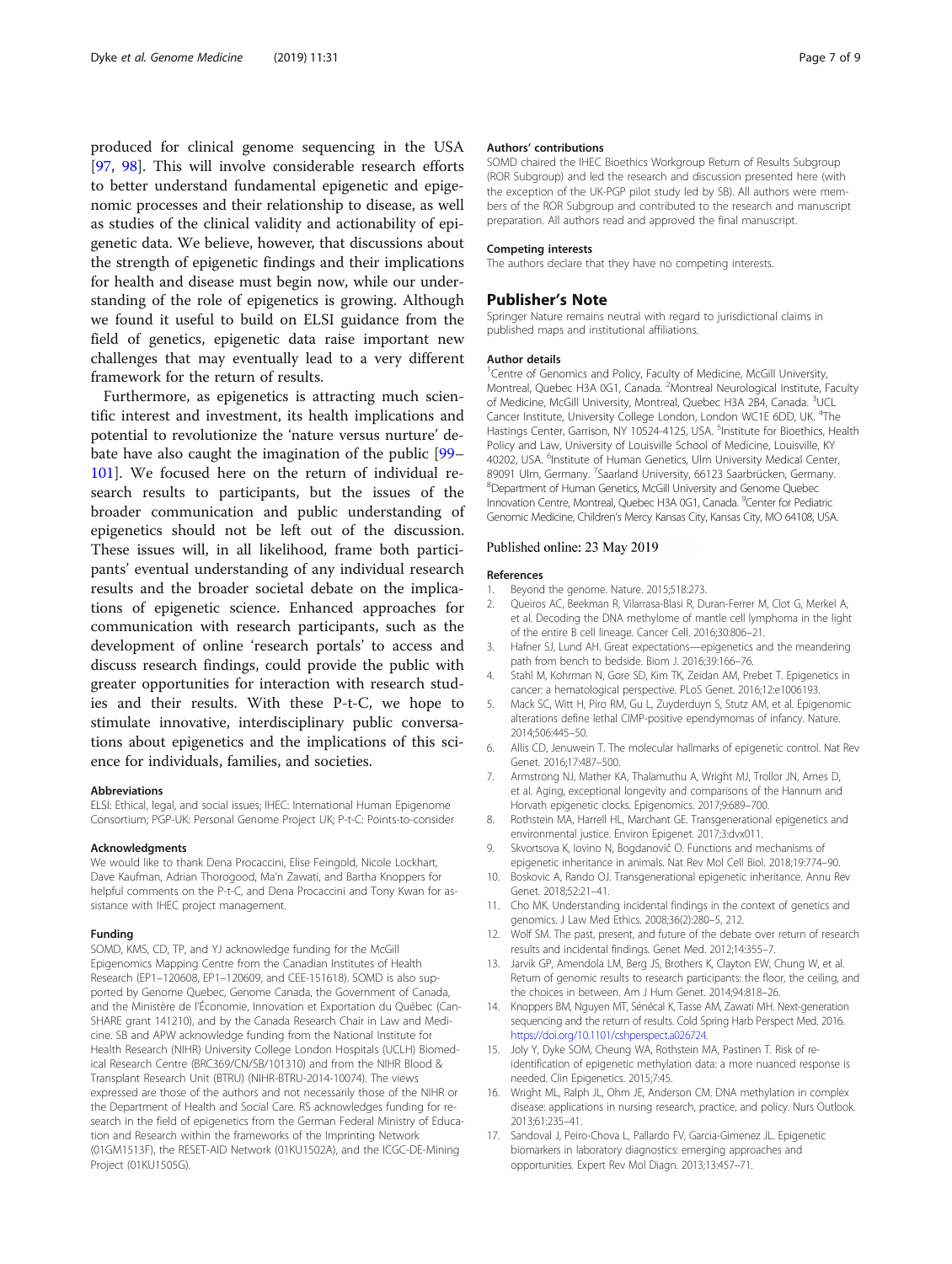- <span id="page-7-0"></span>18. Samuel N, Villani A, Fernandez CV, Malkin D. Management of familial cancer: sequencing, surveillance and society. Nat Rev Clin Oncol. 2014;11:723–31.
- 19. Carter AC, Chang HY, Church G, Dombkowski A, Ecker JR, Gil E, et al. Challenges and recommendations for epigenomics in precision health. Nat Biotechnol. 2017;35:1128–32.
- 20. International Human Epigenome Consortium. [http://ihec-epigenomes.org/](http://ihec-epigenomes.org/about) [about](http://ihec-epigenomes.org/about). Accessed 6 May 2019.
- 21. Stunnenberg HG, International human epigenome Consortium, Hirst M. The international human epigenome Consortium: a blueprint for scientific collaboration and discovery. Cell. 2016;167:1897.
- 22. Council of Europe. Convention for the protection of human rights and dignity of the human being with regard to the application of biology and medicine: convention on human rights and biomedicine. 1997. [https://rm.](https://rm.coe.int/168007cf98) [coe.int/168007cf98](https://rm.coe.int/168007cf98). Accessed 6 May 2019.
- 23. Council for International Organizations of medical sciences (CIOMS) and World Health Organization (WHO). International ethical guidelines for epidemiological studies. 2009. [https://cioms.ch/wp-content/uploads/2017/](https://cioms.ch/wp-content/uploads/2017/01/International_Ethical_Guidelines_LR.pdf) [01/International\\_Ethical\\_Guidelines\\_LR.pdf.](https://cioms.ch/wp-content/uploads/2017/01/International_Ethical_Guidelines_LR.pdf) Accessed 6 May 2019.
- 24. World Medical Association. WMA declaration of Helsinki—ethical principles for medical research involving human subjects. 2018. [www.wma.net/](http://www.wma.net/policies-post/wma-declaration-of-helsinki-ethical-principles-for-medical-research-involving-human-subjects/) [policies-post/wma-declaration-of-helsinki-ethical-principles-for-medical](http://www.wma.net/policies-post/wma-declaration-of-helsinki-ethical-principles-for-medical-research-involving-human-subjects/)[research-involving-human-subjects/](http://www.wma.net/policies-post/wma-declaration-of-helsinki-ethical-principles-for-medical-research-involving-human-subjects/). Accessed 6 May 2019.
- 25. Bundesministerium der Justiz und für Verbraucherschultz. Gesetz über genetische Untersuchungen bei Menschen (Gendiagnostikgesetz—GenDG). 2009. [www.gesetze-im-internet.de/](http://www.gesetze-im-internet.de/gendg/BJNR252900009.html) [gendg/BJNR252900009.html](http://www.gesetze-im-internet.de/gendg/BJNR252900009.html). Accessed 6 May 2019.
- 26. US Government Publishing Office. Public Law 110–233. Genetic Information Nondiscrimination Act of 2008. [www.govinfo.gov/content/pkg/PLAW-](http://www.govinfo.gov/content/pkg/PLAW-110publ233/pdf/PLAW-110publ233.pdf)[110publ233/pdf/PLAW-110publ233.pdf](http://www.govinfo.gov/content/pkg/PLAW-110publ233/pdf/PLAW-110publ233.pdf). Accessed 6 May 2019.
- 27. Canada Justice Laws Website. Genetic non-discrimination act. 2017. [https://](https://laws-lois.justice.gc.ca/eng/acts/G-2.5/page-1.html#h-1) [laws-lois.justice.gc.ca/eng/acts/G-2.5/page-1.html#h-1](https://laws-lois.justice.gc.ca/eng/acts/G-2.5/page-1.html#h-1). Accessed 6 May 2019.
- 28. Rothstein MA, Cai Y, Marchant GE. The ghost in our genes: legal and ethical implications of epigenetics. Health Matrix Clevel. 2009;19:1–62.
- 29. Rothstein MA. Epigenetic exceptionalism. J Law Med Ethics. 2013;41:733–6.
- 30. Dyke SO, Cheung WA, Joly Y, Ammerpohl O, Lutsik P, Rothstein MA, et al. Epigenome data release: a participant-centered approach to privacy protection. Genome Biol. 2015;16:142.
- 31. Dupras C, Song L, Saulnier KM, Joly Y. Epigenetic discrimination: emerging applications of epigenetics pointing to the limitations of policies against genetic discrimination. Front Genet. 2018;9:202.
- 32. Knoppers BM, Avard D, Sénécal K, Zawati MH. P3G International Paediatrics Platform Members. Return of whole-genome sequencing results in paediatric research: a statement of the P3G international paediatrics platform. Eur J Hum Genet. 2014;22:3–5.
- 33. van El CG, Cornel MC, Borry P, Hastings RJ, Fellmann F, Hodgson SV, et al. Whole-genome sequencing in health care. Recommendations of the European Society of Human Genetics. Eur J Hum Genet. 2013;21:580–4 and Suppl 1:S1–5.
- 34. Holm IA, Savage SK, Green RC, Juengst E, McGuire A, Kornetsky S, et al. Guidelines for return of research results from pediatric genomic studies: deliberations of the Boston Children's Hospital Gene Partnership informed cohort oversight board. Genet Med. 2014;16:547–52.
- 35. Zawati MH, Parry D, Knoppers BM. The best interests of the child and the return of results in genetic research: international comparative perspectives. BMC Med Ethics. 2014;15:72.
- 36. Brioude F, Kalish JM, Mussa A, Foster AC, Bliek J, Ferrero GB, et al. Expert consensus document: clinical and molecular diagnosis, screening and management of Beckwith–Wiedemann syndrome: an international consensus statement. Nat Rev Endocrinol. 2018;14:229–49.
- 37. Astle WJ, Elding H, Jiang T, Allen D, Ruklisa D, Mann AL, et al. The allelic landscape of human blood cell trait variation and links to common complex disease. Cell. 2016;167:1415–29.
- 38. Chen L, Ge B, Casale FP, Vasquez L, Kwan T, Garrido-Martin D, et al. Genetic drivers of epigenetic and transcriptional variation in human immune cells. Cell. 2016;167:1398–414.
- 39. Novakovic B, Habibi E, Wang SY, Arts RJ, Davar R, Megchelenbrink W, et al. Beta-glucan reverses the epigenetic state of LPS-induced immunological tolerance. Cell. 2016;167(5):1354–68 e14.
- 40. Javierre BM, Burren OS, Wilder SP, Kreuzhuber R, Hill SM, Sewitz S, et al. Lineage-specific genome architecture links enhancers and non-coding disease variants to target gene promoters. Cell. 2016;167:1369–84.
- 41. Sun W, Poschmann J, Cruz-Herrera Del Rosario R, Parikshak NN, Hajan HS, Kumar V, et al. Histone acetylome-wide association study of autism spectrum disorder. Cell. 2016;167:1385–97.
- 42. Richards CS, Bale S, Bellissimo DB, Das S, Grody WW, Hegde MR, et al. ACMG recommendations for standards for interpretation and reporting of sequence variations: revisions 2007. Genet Med. 2008;10:294–300.
- 43. Plon SE, Eccles DM, Easton D, Foulkes WD, Genuardi M, Greenblatt MS, et al. Sequence variant classification and reporting: recommendations for improving the interpretation of cancer susceptibility genetic test results. Hum Mutat. 2008;29:1282–91.
- 44. Spurdle AB, Healey S, Devereau A, Hogervorst FB, Monteiro AN, Nathanson KL, et al. ENIGMA—evidence-based network for the interpretation of germline mutant alleles: an international initiative to evaluate risk and clinical significance associated with sequence variation in BRCA1 and BRCA2 genes. Hum Mutat. 2012;33:2–7.
- 45. Claustres M, Kozich V, Dequeker E, Fowler B, Hehir-Kwa JY, Miller K, et al. Recommendations for reporting results of diagnostic genetic testing (biochemical, cytogenetic and molecular genetic). Eur J Hum Genet. 2014;22:160–70.
- 46. Strande NT, Riggs ER, Buchanan AH, Ceyhan-Birsoy O, DiStefano M, Dwight SS, et al. Evaluating the clinical validity of gene-disease associations: an evidence-based framework developed by the clinical genome resource. Am J Human Genet. 2017;100:895–906.
- 47. Luo C, Hajkova P, Ecker JR. Dynamic DNA methylation: in the right place at the right time. Science. 2018;361:1336–40.
- 48. Ziller MJ, Gu H, Muller F, Donaghey J, Tsai LT, Kohlbacher O, et al. Charting a dynamic DNA methylation landscape of the human genome. Nature. 2013;500:477–81.
- 49. Rehm HL, Berg JS, Brooks LD, Bustamante CD, Evans JP, Landrum MJ, et al. ClinGen—the clinical genome resource. New Engl J Med. 2015;372:2235–42.
- 50. Stricker SH, Koferle A, Beck S. From profiles to function in epigenomics. Nat Rev Genet. 2017;18:51–66.
- 51. Feil R, Fraga MF. Epigenetics and the environment: emerging patterns and implications. Nat Rev Genet. 2012;13:97–109.
- 52. Bohacek J, Mansuy IM. Molecular insights into transgenerational nongenetic inheritance of acquired behaviours. Nat Rev Genet. 2015;16:641–52.
- 53. Horvath S, Raj K. DNA methylation-based biomarkers and the epigenetic clock theory of ageing. Nat Rev Genet. 2018;19:371–84.
- 54. Wolf SM, Lawrenz FP, Nelson CA, Kahn JP, Cho MK, Clayton EW, et al. Managing incidental findings in human subjects research: analysis and recommendations. J Law Med Ethics. 2008;36:219–48 211.
- 55. Burdge GC, Lillycrop KA. Nutrition, epigenetics, and developmental plasticity: implications for understanding human disease. Annu Rev Nutr. 2010;30:315–39.
- 56. Zeilinger S, Kuhnel B, Klopp N, Baurecht H, Kleinschmidt A, Gieger C, et al. Tobacco smoking leads to extensive genome-wide changes in DNA methylation. PLoS One. 2013;8:e63812.
- 57. Zhang Y, Yang RX, Burwinkel B, Breitling LP, Brenner H. F2RL3 methylation as a biomarker of current and lifetime smoking exposures. Environ Health Perspect. 2014;122:131–7.
- 58. Kertes DA, Kamin HS, Hughes DA, Rodney NC, Bhatt S, Mulligan CJ. Prenatal maternal stress predicts methylation of genes regulating the hypothalamicpituitary-adrenocortical system in mothers and newborns in the Democratic Republic of Congo. Child Dev. 2016;87:61–72.
- 59. National Institute of Environmental Health Sciences (NIEHS). Toxicant exposures and responses by genomic and epigenomic regulators of transcription (TaRGET) program. www.niehs.nih.gov/research/ supported/health/envepi/target/index.cfm. Accessed 6 May 2019.
- 60. National Institute of Environmental Health Sciences (NIEHS). Transgenerational inheritance in mammals after environmental exposure (TIME) program. [www.niehs.nih.gov/research/supported/health/envepi/time/](http://www.niehs.nih.gov/research/supported/health/envepi/time/index.cfm) [index.cfm](http://www.niehs.nih.gov/research/supported/health/envepi/time/index.cfm). Accessed 6 May 2019.
- 61. Wang T, Pehrsson EC, Purushotham D, Li D, Zhuo X, Zhang B, et al. The NIEHS TaRGET II Consortium and environmental epigenomics. Nat Biotechnol. 2018;36:225–7.
- 62. Morello-Frosch R, Varshavsky J, Liboiron M, Brown P, Brody JG. Communicating results in post-Belmont era biomonitoring studies: lessons from genetics and neuroimaging research. Environ Res. 2015;136:363–72.
- 63. Vidaki A, Daniel B, Court DS. Forensic DNA methylation profiling—potential opportunities and challenges. Forensic Sci Int Genet. 2013;7:499–507.
- 64. Wiener CJ. Transgenerational tort liability for epigenetic disease. DePaul J Health Care Law. 2011;13:319–37.